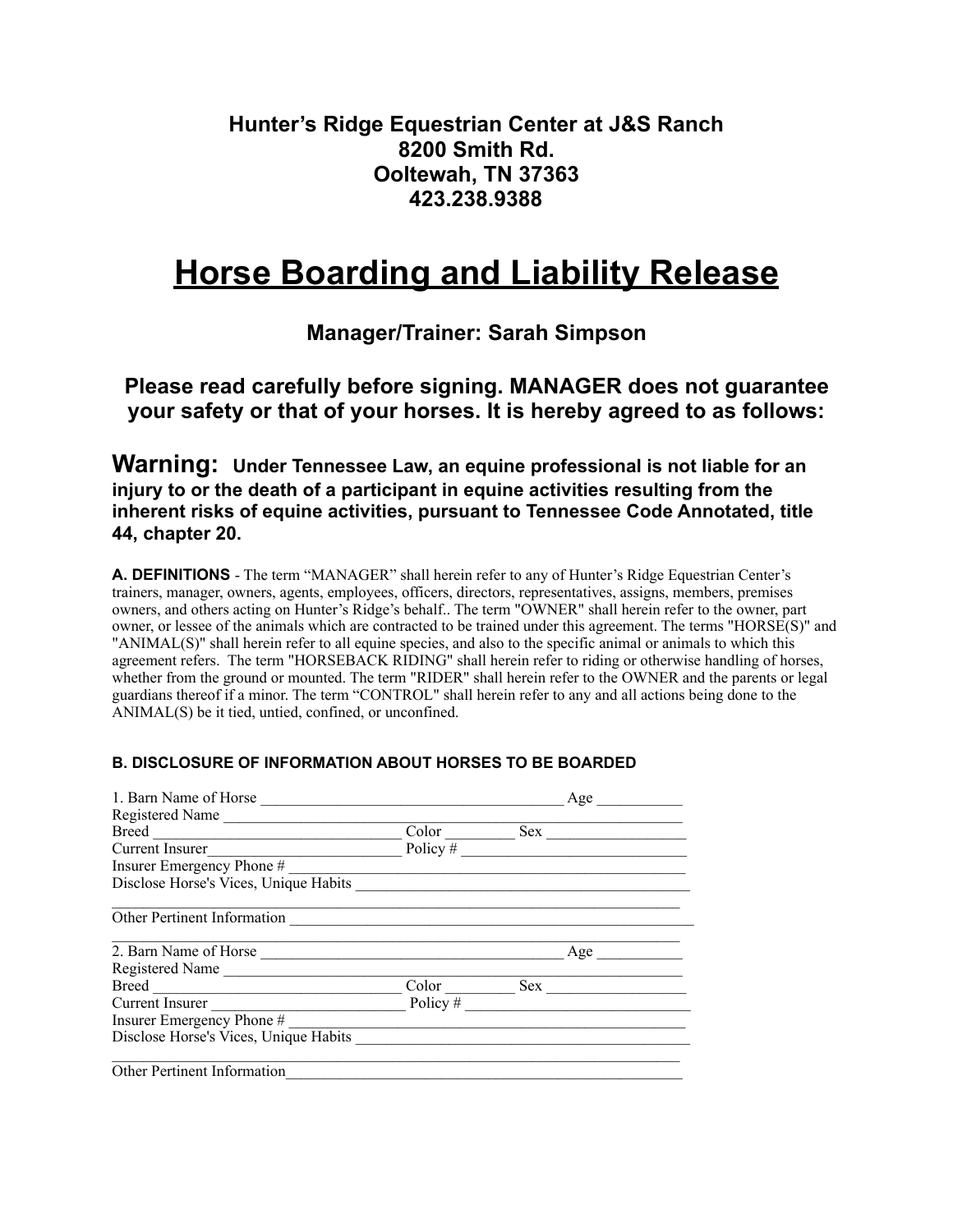**C. FEE SCHEDULE FOR BOARDING SERVICES** - MANAGER shall provide OWNER with a fee schedule for services in advance of the signing of this agreement, which shall become part of this agreement. See section V. for information on changes.

HORSE TRAINING – Training time varies from day to day depending on the horse's learning curve, temperament, and athletic ability. The horse will be exposed to ground work and time under saddle with a rider if it is physically safe for the horse to do so. Other activities the horse may be exposed to are picking up feet, clipping, desensitizing, washing, trailer loading and other activities that are a part of a typical life interacting with humans.(\$800 month)

 $X$  FULL BOARD = \$600 arena boarding, \$575 shed row stall, \$850 Big barn per month, per animal. Shall include:

> \_\_X\_\_ 2 GRAIN FEEDINGS PER DAY \_ **X**\_ FREE ACCESS TO WATER \_ **X**\_ AT LEAST 1 HAY FEEDINGS PER DAY (averaging 10-20 lbs per day)

horse requires more than 20 lbs of hay per day. \$30 additional charge per month per 5 lb/day increments. (if horse can not maintain a healthy weight with no more than 20 lbs of hay a day then this option becomes mandatory)

\_ **X**\_ BARN SHELTER AND/OR RUN IN SHED

#### **\_ X \_** GROUP SETTING

 \_\_\_\_\_ INDIVIDUAL RUN (\$75 additional cost per month if horse is a mare or gelding. If horse is a stallion this option is required at least for the first month and the additional cost is  $$90$ )

DOCTORING FOR MEDICAL CARE  $(*)$  (\*\*\* = \$5) per occurrence if only applying spray, salve, injection, or oral medication. \$10 per occurrence if care includes bandage change. (If physical therapy is required then \$10 per 15 minutes of MANAGER's time.)

GROOMING/ FACIAL CLIPPING  $(*)$ ,  $(*** = $25)$  per occurrence per animal - describe **brushing and hoof cleaning: to produce a show ring appearance, minus braiding. Hoof oil will be applied.** 

 **HANDLING FOR VET/FARRIER/DENTIST (\*)**  $({}^{**}$  $* = $20$  **plus \$0.75 per minute beyond 40** minutes if only a hoof trim is being performed.  $$0.75$  per minute beyond 60 minutes for other services. Timing starts when professional to perform the service and horse are together)

EXERCISE/CONDITIONING  $(*)$  (\*\*\* = \$35 per session)

\_\_\_\_\_\_\_ **Initials, OWNER** 

**D. PAYMENT OF INVOICES** - Invoices are payable with cash, or check, upon receipt or agreed upon date. A fee of **\$25.00** will be applied for each returned check and checks will no longer be accepted as a form of payment. Upon completion of this agreement, the remainder of any and all expenses shall be due and payable immediately and the animal will not be released from MANAGER's possession until all expenses are paid in full in cash or other type of secure funds. Personal check will only be accepted if the balance is paid off more than 10 days before the animal leaves MANAGER's possession.

In the event a payment in full is overdue by 14 days, a \$5.00 per day late fee per horse starting on the  $15<sub>th</sub>$ day will be charged up to a maximum of \$150 per horse per month. In the event a payment is overdue by 90 days, MANAGER shall be entitled to a lien against the horse and/or equipment stored upon MANAGER's premises in the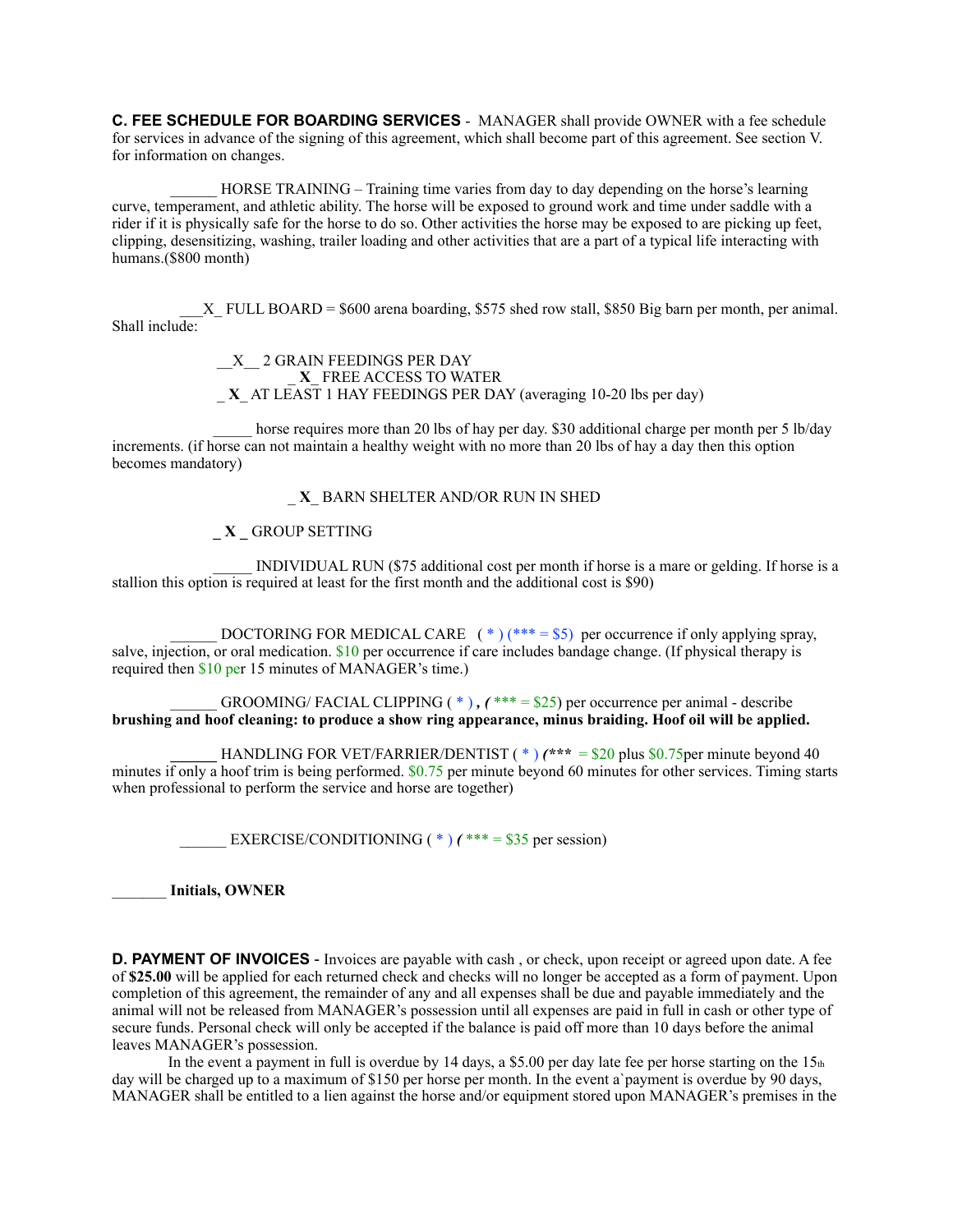full amount due. Enforcement of said lien shall be at the discretion of MANAGER who may sell the horse and/or equipment for amounts outstanding in accordance to the appropriate laws of the State.

**E. TRAINING OF HORSE \*If horse is at Hunter's Ridge to be trained\*** - The TRAINER shall train horse and perform all services in accordance with generally accepted professional standards. The TRAINER will exercise reasonable care for the protection of the horses and shall educate and train the horses and OWNERS to the best of his/her ability. TRAINER **guarantees** that the OWNER will see an improvement in the OWNER'S horse's attitude, skills, and responsiveness to cues each month the horse is in training with Andersen Acres pending the OWNER participates at least once every 2 weeks in learning what the horse is learning and uses tools that the TRAINER recommends. If the OWNER is not satisfied, then the OWNER has the right to a refund of the last month's worth of training and will be charged for boarding of the horse instead along with fees for services rendered. The request for the refund must occur at the time of completion of the month of training and in writing. The refund will be in the form of a check and given to the OWNER in a timely manner. Other than the guarantee stated above the TRAINER cannot and does not guarantee the effect of the training program or that any particular results will be achieved, since this depends a great deal on the individual physical and mental ability of each horse. TRAINER shall provide suitable facilities and care for horse in an adequate manner with feed being determined by the TRAINER. The TRAINER has complete control over the manner of training and shall take all precautions for the proper performance thereof.

**F. SALE OR DEATH OF HORSE \*If horse is in training\*** - It is hereby agreed that in the event of the sale of the horse, or the death of the horse, or if the horse becomes unfit to train, TRAINER has the option of accepting another horse, in accordance with this condition set forth herein within seven (7) days; or, in the alternative, terminating this agreement upon payment of all expenses and fees. Fees will be calculated on a pro rata basis per a 30 day time period.

**G. HORSE HEALTH WARRANTY** - Each horse shall enter Hunter's Ridge Equestrian Center's premises free from transmissible diseases, and must be effectively wormed, and current on immunizations for this area at least 7 days prior to arriving at the training facility. MANAGER will make an effort to keep each horse in good health but cannot guarantee each horse's health. OWNER must present the following up-to-date documents to MANAGER prior to the entry of horse onto Hunter's Ridge Equestrian Center's premises:

\_X\_ Worming and Immunization Record. \_X\_ Negative Coggins Test

**The following is required:**  $\bar{X}$  Vaccination against Strangles and  $\bar{X}$  Veterinarian Health Certificate if coming from out of state.

**\_\_\_\_\_\_\_ Initials, OWNER** 

**H. MANAGER's RIGHT TO REFUSE SERVICES** - MANAGER reserves the right to refuse the continuation of boarding services of any horses for any reason, to include but not limited to: animal's poor health or unsoundness; dangerous propensities, habits and/or vices; and/or non-trainable condition which MANAGER may not be equipped or capable to handle; OWNERS refusal to obey stable rules or to cooperate with MANAGER on reasonable requests relative to the management, training, welfare and safety of animals and people on premises; and, also in such event MANAGER shall give OWNER **7 (SEVEN)** days written notice to remove horses from premises. After all fees have been paid in full this agreement is concluded. Failure to pay board and other fees as due shall also entitle MANAGER to act upon Clause P.

**I. ROUTINE HORSE CARE REQUIREMENT** - Horses boarding at Hunter's Ridge must participate in MANAGER's worming, immunization, hoof trimming/shoeing, and dental programs, the cost of which shall be borne by OWNER. All expenses for the horse by other professionals (ie: veterinarians, farriers, dentist, trainers, etc) is the responsibility of the OWNER and the OWNER shall pay that professional for their service according to their billing practice. The OWNER shall schedule their own appointments with the professional for their horse if a service is to be provided outside of MANAGER's scheduled times for such a professional service.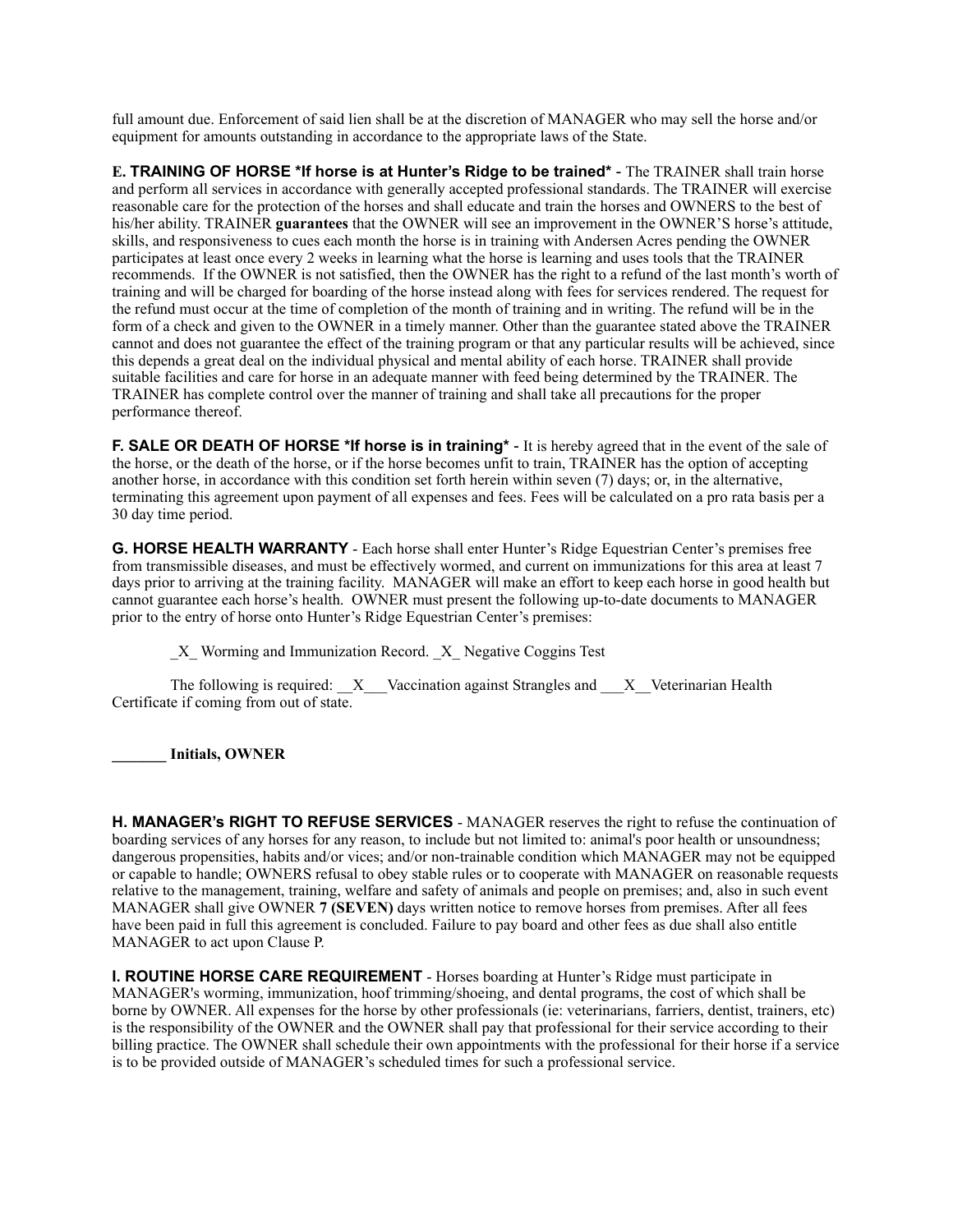**J. EMERGENCY CARE -** MANAGER agrees to attempt to contact OWNER should MANAGER determine veterinary treatment is needed for said horse(s), but, if MANAGER is unable to contact OWNER, MANAGER is then authorized to secure emergency veterinary, and farrier care required for the health and well-being of said horse(s). All costs of such care incurred shall be paid by OWNER within fifteen (15) days from the date OWNER receives notice thereof, or MANAGER is authorized, as OWNER's agent, to arrange direct billing to OWNER.

 MANAGER shall assume that OWNER desires surgical care if recommended by a veterinarian in the event of colic, or other life threatening illness, unless MANAGER is instructed herein by OWNER or on OWNER's Information Sheets, that the horse(s) is/are not surgical candidates.

 OWNER agrees to notify MANAGER of any and all change of addresses, emergency telephone numbers, itineraries or other information reasonably necessary to contact OWNER in the event of an emergency. In the event OWNER departs for vacation or is otherwise unavailable, prior to departure OWNER shall notify MANAGER as to what party is authorized to make decisions in the OWNER's place with regard to the health, well-being, and/or medical treatment of the horse(s).

**K. INHERENT RISKS AND ASSUMPTION OF RISK** - The undersigned acknowledges there are inherent risks associated with equine activities such as described below, and hereby expressly assumes all risks associated with participating in such activities. The inherent risks include, but are not limited to the propensity of equines to behave in ways such as, running, bucking, biting, stopping short, changing direction or speed at will, shifting its weight from side to side, kicking, shying, stumbling, rearing, falling or stepping on, that may result in an injury, harm or death to persons on or around them or to ANIMAL itself or to other animals around them; the unpredictability of equine's reaction to such things as sounds, sudden movement and unfamiliar objects, persons or other animals; certain hazards such as surface and subsurface conditions; collisions with other animals; the limited availability of emergency medical care; and the potential of a participant to act in a negligent manner that may contribute to injury to the participant or others, such as failing to maintain control over the animal or not acting within such participant's ability.

**L. RISK OF LOSS AND STANDARD OF CARE -** During the time that the animal(s) is/are in custody of MANAGER, MANAGER shall not be liable for any sickness, disease, estray, theft, death or injury which may be suffered by the animal(s) or any other cause of action whatsoever, arising out of or being connected in any way with the boarding of said animal(s), except in the event of willful negligence on the part of MANAGER, its agents, and/ or employees. This includes, but is not limited to, any personal injury or disability the OWNER, may receive on Hunter's Ridge premises.

 The OWNER fully understands that MANAGER does not carry any insurance on any animals not owned by it for boarding or for any other purposes, whether public liability, accidental injury, theft or equine mortality insurance and that all risks connected with boarding or for any other reason for which the animal(s) in the possession of, and on the premises of MANAGER are to be borne by the OWNER.

 The standard of care applicable to MANAGER is that of ordinary care of a prudent animal owner and not as a compensated bailee. In no event shall MANAGER be held liable to OWNER for equine death or injury in an amount in excess of One Thousand Dollars (\$1000) per animal. OWNER agrees to obtain equine insurance for any animals valued in excess of Five Thousand Dollars (\$5,000), at OWNER's expense, or forego any claim for amounts in excess of One Thousand Dollars (\$1,000). OWNER agrees to disclose this entire agreement to OWNER's insurance company and provide MANAGER with the company's name,address and policy number. Failure to disclose insurance information shall be at OWNER's risk.

**M. DIRECT LOSS TO PERSONAL PROPERTY WARNING** - OWNER is hereby warned that direct loss or damage, theft, injury or disappearance of OWNER's horses, tack, equipment or other property is not covered by MANAGER's insurance and MANAGER shall not be liable for the OWNER's horses, tack, equipment or other property.

\_\_\_\_\_\_ **Intials,OWNER**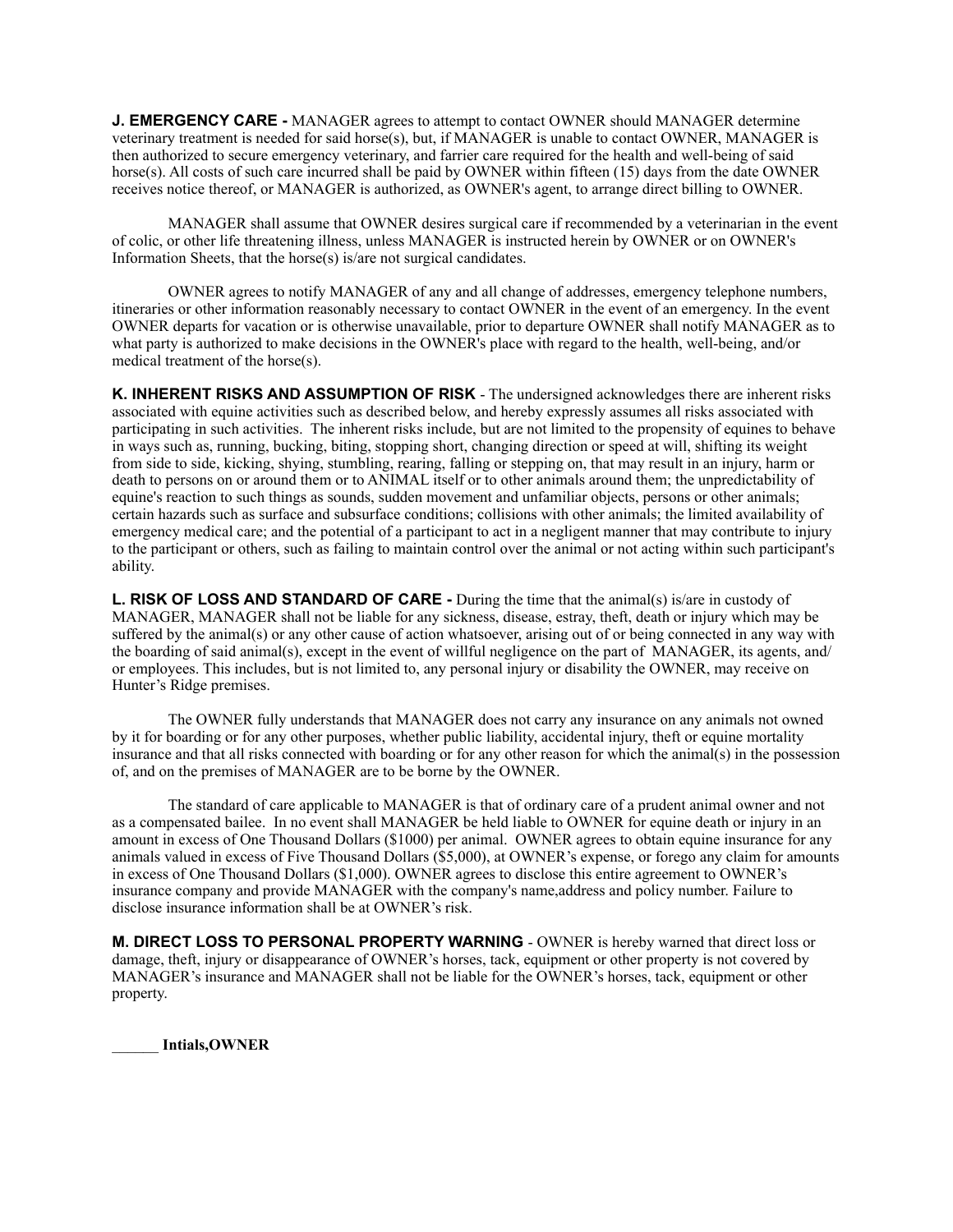**N. OWNER ACCEPTANCE OF RESPONSIBILITY** - During the time that the horse(s) are being boarded, the horse(s) shall be in the custody of the MANAGER. OWNER has inspected the MANAGER's premises and/or has in some other way satisfied himself that the conditions of the premises and the facilities will provide an adequate and reasonable level of safety for OWNER's horse(s). OWNER further understands that the training of a horse involves the placing of above normal stresses on the horse both physically and mentally and that the MANAGER is in no way responsible for the results of the reasonable levels of stress

which could potentially cause injury, illness and/or loss of horse(s) by death. OWNER further agrees to be responsible for any and all damages, injuries, loss of life caused by or to the ANIMALS while in the CONTROL of the OWNER, OWNER's family members, invitees or other handlers or agents appointed by them, and also for any acts of the horse(s) caused by vices or dangerous behavior not disclosed to the MANAGER by OWNER. OWNER is also responsible for accidents, injuries, and loss of life sustained by OWNER, OWNER's family members, invitees and agents caused by or in relation to the OWNER's horse(s).

**O. RELEASE OF LIABILITY** - In consideration of MANAGER undertaking the care and incidental services under the terms set forth herein. I, the undersigned OWNER, do agree to hold harmless and release the MANAGER, MANAGER's owners, agents, employees, officers, directors, representatives, assigns, members, premises owners, affiliated organizations, and Insurers, and others acting on MANAGER's behalf, (hereinafter, collectively referred to as "Associates"), of all claims, demands, causes of action, and legal liability, whether the same be known or unknown, anticipated or unanticipated, due to MANAGER's and/or MANAGER's ASSOCIATES ordinary negligence; and I do further agree that except in the event of the MANAGER's gross negligence and willful and wanton misconduct, I shall not bring any claims, demands, legal actions and causes of action, against the MANAGER and MANAGER's ASSOCIATES as stated above in this clause, for any economic and non-economic losses due to bodily injury, death, property damage, and injury to the animals, and/or by me and/or my minor child or legal ward, in relation to the premises and operations of the MANAGER.

**P. RIGHT OF LIEN** - The OWNER is given notice that MANAGER has a right of lien as set forth in the laws of this state, for the amount due for the board and keep of such horse(s), and also for storage and services, and shall have the right, without process of law, to retain said horse(s) and other property until the amount of said indebtedness is discharged. However, MANAGER will not be obligated to retain and/or maintain the horse(s) in question in the event the amount of the bill exceeds the anticipated unregistered value of the horse(s). In the event MANAGER exercises MANAGER's lien rights as above-described for non-payment, this Agreement shall constitute a Bill of Sale and authorization to process transfer applications from any breed registration as may be applicable to said horse(s) upon affidavit by MANAGER's representatives setting forth the material facts of the default and foreclosure as well as MANAGER's compliance with foreclosure procedures as required by law. In the event collection of this account is turned over to an attorney, OWNER agrees to pay all attorney's fees, costs, and other related expenses for which a minimum charge of \$1000.00 will be assessed.

**Q. OWNER RIGHT OF TERMINATION** - Upon **7 (seven)** days written notice to the MANAGER and after a minimum boarding period of **one month**, the OWNER may terminate this agreement for any reason. If OWNER is unable to give **7 (seven)** days written notice, **7 (seven)** days of fees will still be applied. MANAGER shall be paid for all fees incurred up to the termination date. After all fees have been paid in full this agreement is concluded.

**R. LIMITATION OF ACTIONS**. Any action or claim brought by OWNER against MANAGER for breach of this Contract or for loss due to negligence must be brought within 6 months of the date such claim or loss occurs.

**S. ADDITIONAL AGREEMENTS** - Additional agreements should be listed here, and be individually initialed by each party.

 $\mathcal{L}_\text{max}$ 

 $\mathcal{L}_\text{max}$ 

 $\mathcal{L}_\text{max}$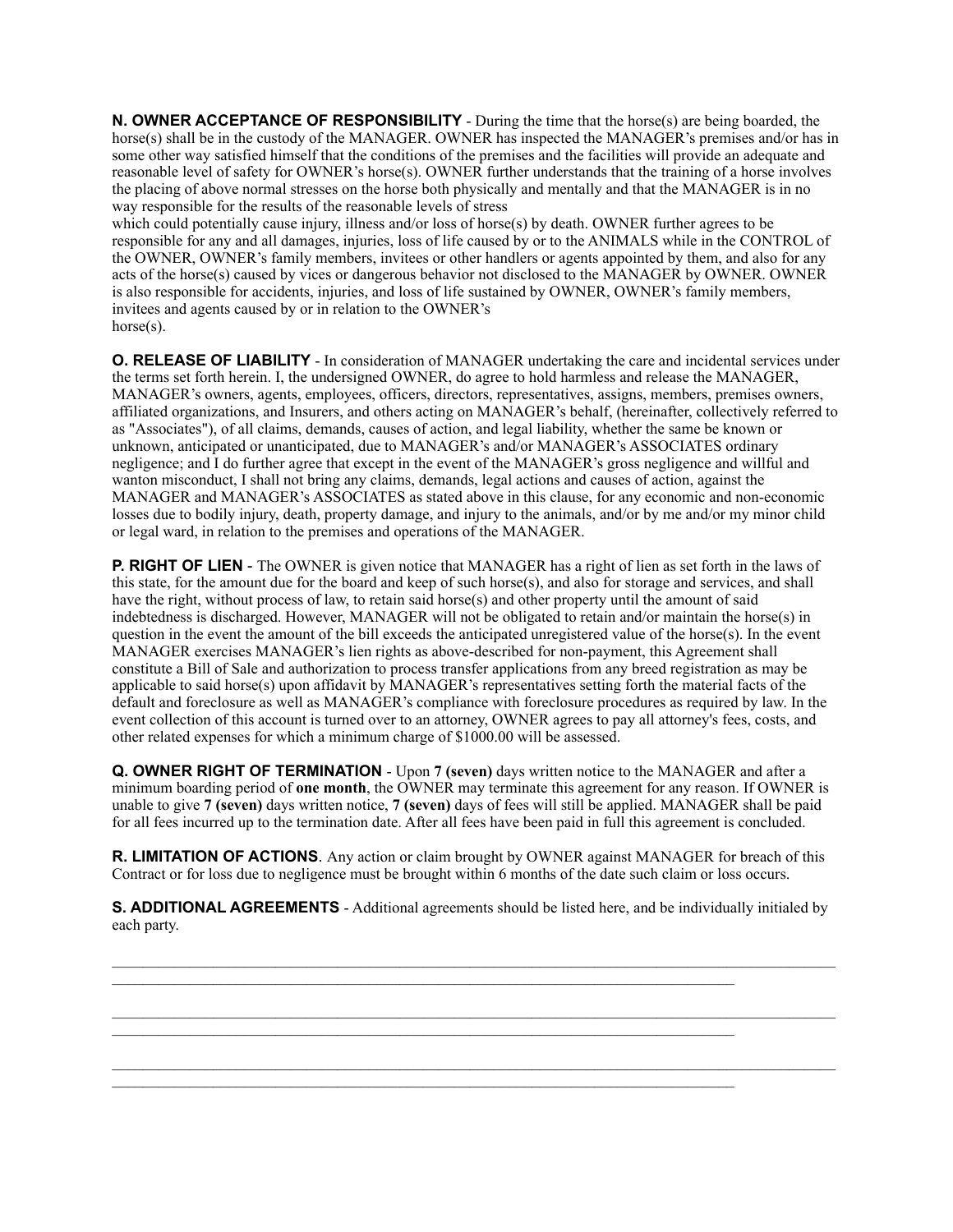If no additional agreements, check here:

**T. AGREEMENT SCOPE AND TERRITORY** - This agreement shall be legally binding upon the MANGER and the OWNER and OWNER's parents or legal guardians, should OWNER be a minor, when signed by both parties. This agreement is entered into in the state and county of domicile of the MANAGER and will be interpreted and enforced under the laws of THIS STATE. Any disputes by the OWNER shall be litigated in and venue shall be the county in which THIS STABLE is physically located. If any clause, phrases or word is in conflict with State Law then that single part is null and void and the other portions hereof shall be deemed in full force and effect.

**U. AGREEMENT CHANGES/UPDATES –** The fee schedule, services, and or sections within this agreement may change at any time. It is the responsibility of the OWNER to review the current agreements, contracts, and request a written copy from the MANAGER at the end of each monthly service if the OWNER is to continue using MANAGER's services. If the OWNER is only using an hourly service that the MANAGER provides then MANAGER shall notify OWNER prior to conducting the service.

**V. ENTIRE AGREEMENT** - This contract represents the entire agreement between the parties. No other agreements, promises, or representations, verbal or implied, are included herein unless specifically stated in this written agreement. This contract is made and entered into in the state of MANAGER's stable, and shall be enforced and interpreted in accordance with the laws of said State.

#### **ALL OWNERS AND PARENTS OR LEGAL GUARDIANS, OR AUTHORIZED AGENT FOR SUCH PARTIES, MUST SIGN AFTER READING THIS ENTIRE DOCUMENT. IF THERE ARE SECTIONS IN THIS AGREEMENT WHERE AN OWNER IS SUPPOSED TO CHOOSE AN OPTION AND IT IS NOT CHECKED THEN IT IS ASSUMED THAT THE MOST EXPENSIVE OPTION IS DESIRED.**   $\_$  , and the state of the state of the state of the state of the state of the state of the state of the state of the state of the state of the state of the state of the state of the state of the state of the state of the

#### **SIGNER STATEMENT OF AWARENESS**

I/WE, THE UNDERSIGNED, HAVE READ AND DO UNDERSTAND THE FOREGOING AGREEMENT, WARNINGS, ASSUMPTION OF RISK AND RELEASE AGREEMENT. I/WE FURTHER ATTEST THAT ALL STATED FACTS ARE TRUE AND ACCURATE.

 $\_$  , and the state of the state of the state of the state of the state of the state of the state of the state of the state of the state of the state of the state of the state of the state of the state of the state of the

| SIGNATURE OF OWNER #1                                                   | DATE:                                                     |
|-------------------------------------------------------------------------|-----------------------------------------------------------|
| SIGNATURE OF OWNER #2                                                   | $\blacksquare$                                            |
|                                                                         |                                                           |
| <b>OWNER's DAYTIME PHONE</b>                                            | <u> 1989 - John Stein, Amerikaansk politiker (* 1958)</u> |
| OWNER's ADDRESS<br><u> 1980 - Johann Barn, fransk politik (f. 1980)</u> |                                                           |
| <b>OWNER's EVENING PHONE</b>                                            |                                                           |
| <b>OWNER's CELL PHONE</b>                                               |                                                           |
| <b>OWNER's EMAIL</b>                                                    |                                                           |